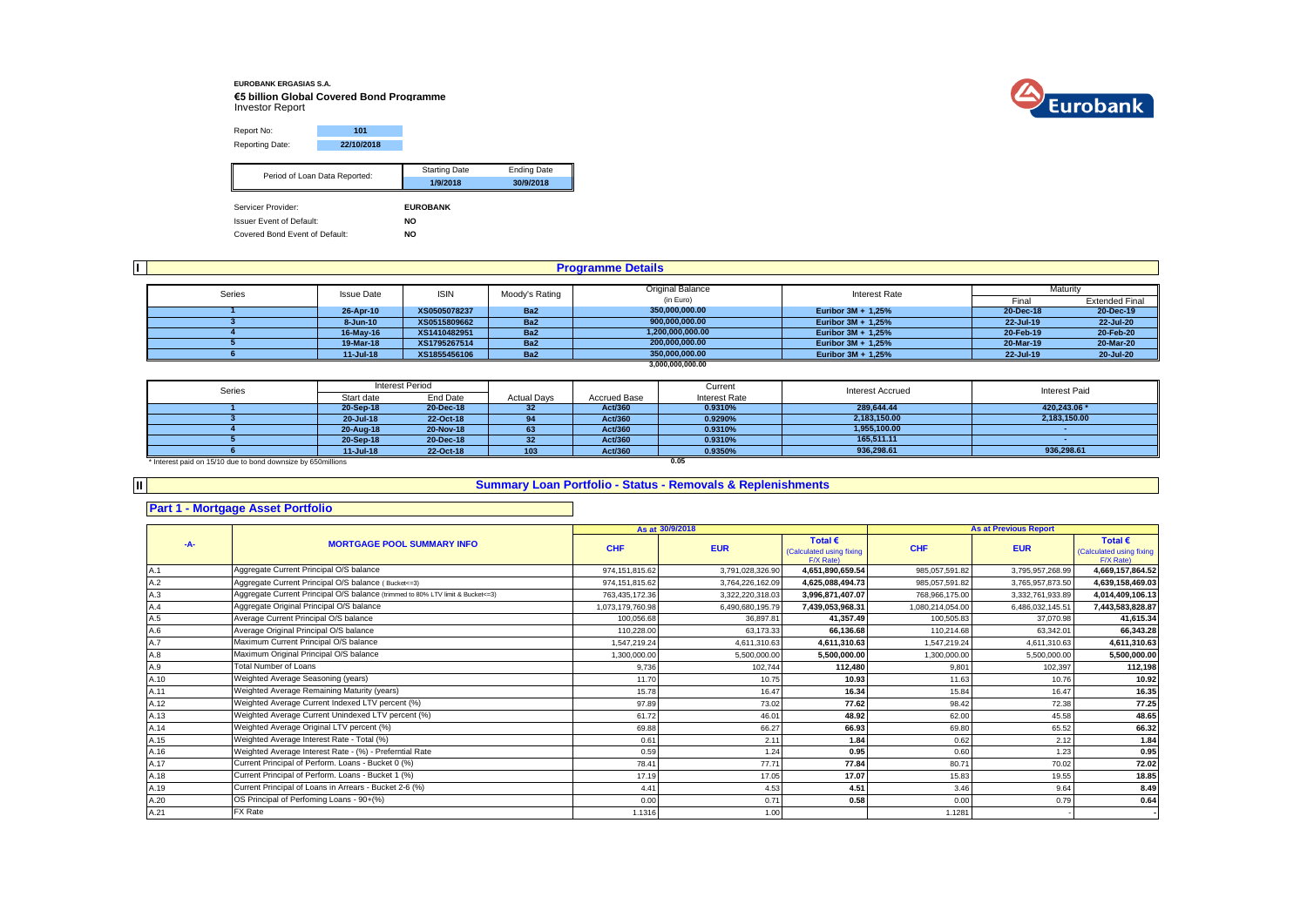|            | <b>Principal Receipts For Performing</b> | As at 30/9/2018    |               |                    |               |                                            |               |  |
|------------|------------------------------------------|--------------------|---------------|--------------------|---------------|--------------------------------------------|---------------|--|
|            | Or Delinquent / In Arrears Loans         |                    |               | <b>EUR</b>         |               | Total € (Calculated using fixing F/X Rate) |               |  |
|            |                                          | <b>No Of Loans</b> | <b>Amount</b> | <b>No Of Loans</b> | <b>Amount</b> | <b>No Of Loans</b>                         | <b>Amount</b> |  |
|            | Scheduled And Paid Repayments            | 11.897             | 4.108.277.94  | 112.229            | 18.312.899.71 | 124.126                                    | 21.943.403.37 |  |
| B.2        | <b>Partial Prepayments</b>               |                    | 99,853.19     | 111                | 807,760.04    | 118                                        | 896.000.75    |  |
| <b>B.3</b> | <b>Whole Prepayments</b>                 |                    | 143.660.80    | 108                | 1,802,044.64  | 111                                        | 1.928.998.33  |  |
| <b>B.4</b> | Total Principal Receipts (B1+B2+B3)      |                    | 4.351.791.93  |                    | 20.922.704.39 |                                            | 24.768.402.45 |  |

|     | <b>Non-Principal Receipts For Performing</b>          | As at 30/9/2018    |               |                    |               |                                            |               |  |
|-----|-------------------------------------------------------|--------------------|---------------|--------------------|---------------|--------------------------------------------|---------------|--|
|     | Or Delinquent / In Arrears Loans                      | <b>CHF</b>         |               | <b>EUR</b>         |               | Total € (Calculated using fixing F/X Rate) |               |  |
|     |                                                       | <b>No Of Loans</b> | <b>Amount</b> | <b>No Of Loans</b> | <b>Amount</b> | <b>No Of Loans</b>                         | <b>Amount</b> |  |
| C.1 | Interest From Installments                            | 10.447             | 475.583.70    | 108.224            | 6,106,714.11  | 118.671                                    | 6,526,989.56  |  |
| C.2 | Interest From Overdues                                | 1.870              | 2.484.06      | 33,380             | 27.013.01     | 35.250                                     | 29.208.18     |  |
| C.3 | Total Interest Receipts (C1+C2)                       |                    | 478.067.76    |                    | 6,133,727.12  |                                            | 6,556,197.75  |  |
| C.4 | Levy 128 To Be Paid To Servicer (in case of an Event) |                    |               |                    |               |                                            |               |  |
|     |                                                       |                    |               |                    |               |                                            |               |  |

### **Part 2 - Portfolio Status**

|     |                                               |             |                |                    | As at 30/9/2018  |                                              |                  |  |  |
|-----|-----------------------------------------------|-------------|----------------|--------------------|------------------|----------------------------------------------|------------------|--|--|
|     | <b>Portfolio Status</b>                       |             |                |                    | <b>EUR</b>       | Total € (Calculated using fixing $F/X$ Rate) |                  |  |  |
|     |                                               | No Of Loans | <b>Amount</b>  | <b>No Of Loans</b> | <b>Amount</b>    | No Of Loans                                  | <b>Amount</b>    |  |  |
|     | Performing Loans                              | 9,419       | 931.226.316.75 | 98,150             | 3,592,330,089.17 | 107,569                                      | 4,415,258,965.76 |  |  |
| A.2 | Delinquent/In Arrears Loans 30 Day To 89 Days | 317         | 42.925.498.87  | 3,925              | 171,896,072.92   | 4.242                                        | 209,829,528.97   |  |  |
| A.3 | Totals (A1+ A2)                               | 9,736       | 974.151.815.62 | 102.075            | 3,764,226,162.09 | 111.811                                      | 4,625,088,494.73 |  |  |
| A.4 | In Arrears Loans 90 Days To 360 Days          |             | 0.00           | 669                | 26.802.164.81    | 669                                          | 26,802,164.81    |  |  |
| A.5 | Denounced Loans                               |             | 0.00           |                    | 0.00             |                                              | 0.00             |  |  |
| A.6 | Totals (A4+ A5)                               |             | 0.00           | 669                | 26.802.164.81    | 669                                          | 26,802,164.81    |  |  |

|            |                                                       |                    |               |                    | As at 30/9/2018 |                                            | <b>Amount</b><br>151,045,446.27<br>58,784,082.71<br>209.829.528.97 |  |
|------------|-------------------------------------------------------|--------------------|---------------|--------------------|-----------------|--------------------------------------------|--------------------------------------------------------------------|--|
|            | Breakdown of In Arrears Loans Number Of Days Past Due |                    |               |                    | <b>EUR</b>      | Total € (Calculated using fixing F/X Rate) |                                                                    |  |
|            |                                                       | <b>No Of Loans</b> | <b>Amount</b> | <b>No Of Loans</b> | <b>Amount</b>   | <b>No Of Loans</b>                         |                                                                    |  |
| <b>B.1</b> | 30 Days < Installment <= 59 Days                      | 235                | 32.268.447.32 | 2,733              | 122.529.674.51  | 2.968                                      |                                                                    |  |
| <b>B.2</b> | $60$ Days < Installment <= 89 Days                    |                    | 10.657.051.55 | 1,192              | 49.366.398.41   | 1.274                                      |                                                                    |  |
| <b>B.3</b> | Total (B1+B2=A4)                                      | 317                | 42.925.498.87 | 3.925              | 171.896.072.92  | 4.242                                      |                                                                    |  |
| <b>B.4</b> | 90 Days < Installment <= 119 Days                     |                    | 0.00          | 427                | 16,019,086.99   | 427                                        | 16,019,086.99                                                      |  |
| <b>B.5</b> | 120 Days < Installment <= 360 Days                    |                    | 0.00          | 242                | 10.783.077.82   | 242                                        | 10,783,077.82                                                      |  |
| <b>B.6</b> | Total (B4+B5=A4)                                      |                    | 0.00          | 669                | 26,802,164.81   | 669                                        | 26,802,164.81                                                      |  |

## **Part 3 - Replenishment Loans - Removed Loans**

|          |                                       |                            |                      |                            | <b>At September-18</b> |                                                   |                      |
|----------|---------------------------------------|----------------------------|----------------------|----------------------------|------------------------|---------------------------------------------------|----------------------|
|          | <b>Loan Amounts During The Period</b> |                            |                      |                            | <b>EUR</b>             | <b>Total €</b> (Calculated using fixing F/X Rate) |                      |
|          |                                       | <b>Replenishment Loans</b> | <b>Removed Loans</b> | <b>Replenishment Loans</b> | <b>Removed Loans</b>   | <b>Replenishment Loans</b>                        | <b>Removed Loans</b> |
| $\wedge$ | <b>Total Outstanding Balance</b>      | 0.00                       | 6,145,238.18         | 84,249,182.47              | 47,898,929.78          | 0.00                                              | 53,329,504.35        |
| A.2      | Number of Loans                       |                            |                      | 1.474                      | 954                    | 1.474                                             | 1,008                |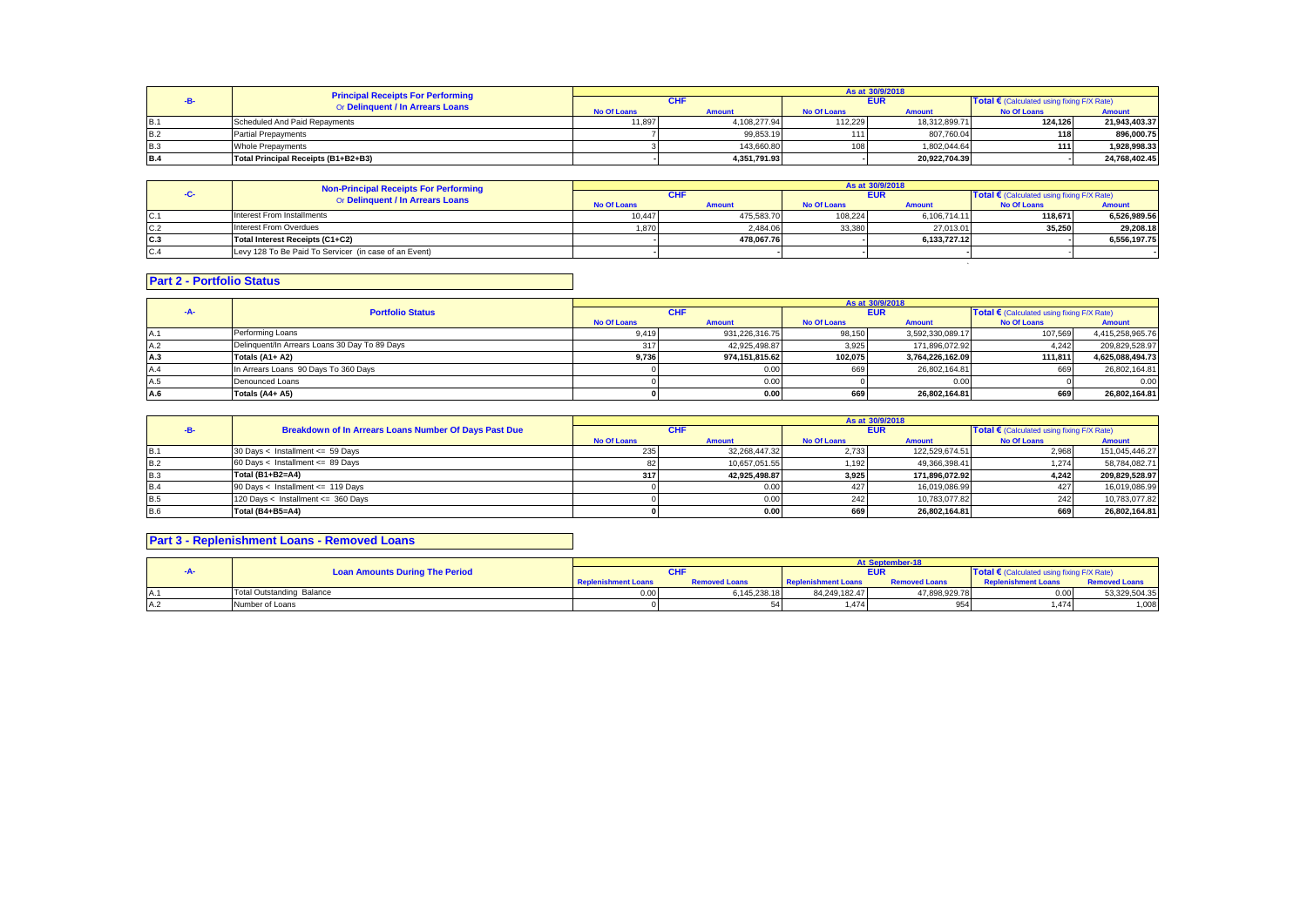| Ш<br><b>Statutory Tests</b>                                                                           |                  |      |
|-------------------------------------------------------------------------------------------------------|------------------|------|
|                                                                                                       |                  |      |
| <b>Outstanding Bonds Principal</b>                                                                    | 3,650,000,000.00 |      |
| Outstanding Accrued Interest on Bonds <sup>1</sup>                                                    | 4,085,594.44     |      |
| <b>Total Bonds Amount</b>                                                                             | 3,654,085,594.44 |      |
|                                                                                                       |                  |      |
| Current Outstanding Balance of Loans                                                                  | 4,651,890,659.54 |      |
| A. Adjusted Outstanding Principal of Loans <sup>2</sup>                                               | 3,996,871,407.07 |      |
| B. Accrued Interest on Loans                                                                          | 8,311,280.05     |      |
| C. Outstanding Principal & accrued Interest of Marketable Assets                                      | 0.00             |      |
| D. Aggregate Amount standing to the Credit of Trans. Account - excl. Commingling Res.                 | 0.00             |      |
| Z. WAV CB maturity x OS principal amount x Neg. Carry Factor                                          | 9,104,861.11     |      |
|                                                                                                       |                  |      |
| Nominal Value (A+B+C+D-Z)                                                                             | 3,996,809,076.02 |      |
| Bonds / Nominal Value Assets Percentage                                                               | 3,929,124,295.10 |      |
|                                                                                                       |                  |      |
| <b>Nominal Value Test Result</b>                                                                      |                  | Pass |
| <b>Net Present Value Test</b>                                                                         |                  | Pass |
|                                                                                                       |                  |      |
| Net Present Value                                                                                     | 4,697,747,120.48 |      |
| Net Present Value of Liabilities                                                                      | 3,677,666,710.60 |      |
| Parallel shift +200bps of current interest rate curve                                                 |                  | Pass |
| Net Present Value                                                                                     | 4,622,972,747.75 |      |
| Net Present Value of Liabilities                                                                      | 3,666,996,414.48 |      |
| Parallel shift -200bps of current interest rate curve                                                 |                  | Pass |
| Net Present Value                                                                                     | 4,842,262,761.96 |      |
| Net Present Value of Liabilities                                                                      | 3,703,482,264.84 |      |
| <b>Interest Rate Coverage Test</b>                                                                    |                  | Pass |
| Interest expected to be received in respect of assets comprised in the Cover Pool during the 1st year | 63, 105, 487.03  |      |
| Interest due on all series of covered bonds during 1st year                                           | 22,923,604.62    |      |
|                                                                                                       |                  |      |
| <b>Parameters</b>                                                                                     |                  |      |
| LTV Cap                                                                                               | 80.00%           |      |
| Asset Percentage BoG                                                                                  | 95.00%           |      |
| Asset Percentage <sup>3</sup>                                                                         | 93.00%           |      |
| Negative carry Margin                                                                                 | 0.50%            |      |
|                                                                                                       |                  |      |
| Reserve Ledger <sup>4</sup>                                                                           |                  |      |
| Opening Balance                                                                                       | 17,406,504.16    |      |
| Required Reserve Amount                                                                               | 14,743,229.23    |      |
| Amount credited to the account (payment to BoNY)                                                      | $-2,663,274.93$  |      |
| Available (Outstanding) Reserve Amount t                                                              | 14,743,229.23    |      |

<sup>1</sup> Outstanding Accrued Interest on Bonds as at end date of reporting period<br><sup>2</sup> The adjusted Outstanding Principal of Loans is the current Principle Balance adjusted to a maximum of the LTV cap of the indexed property val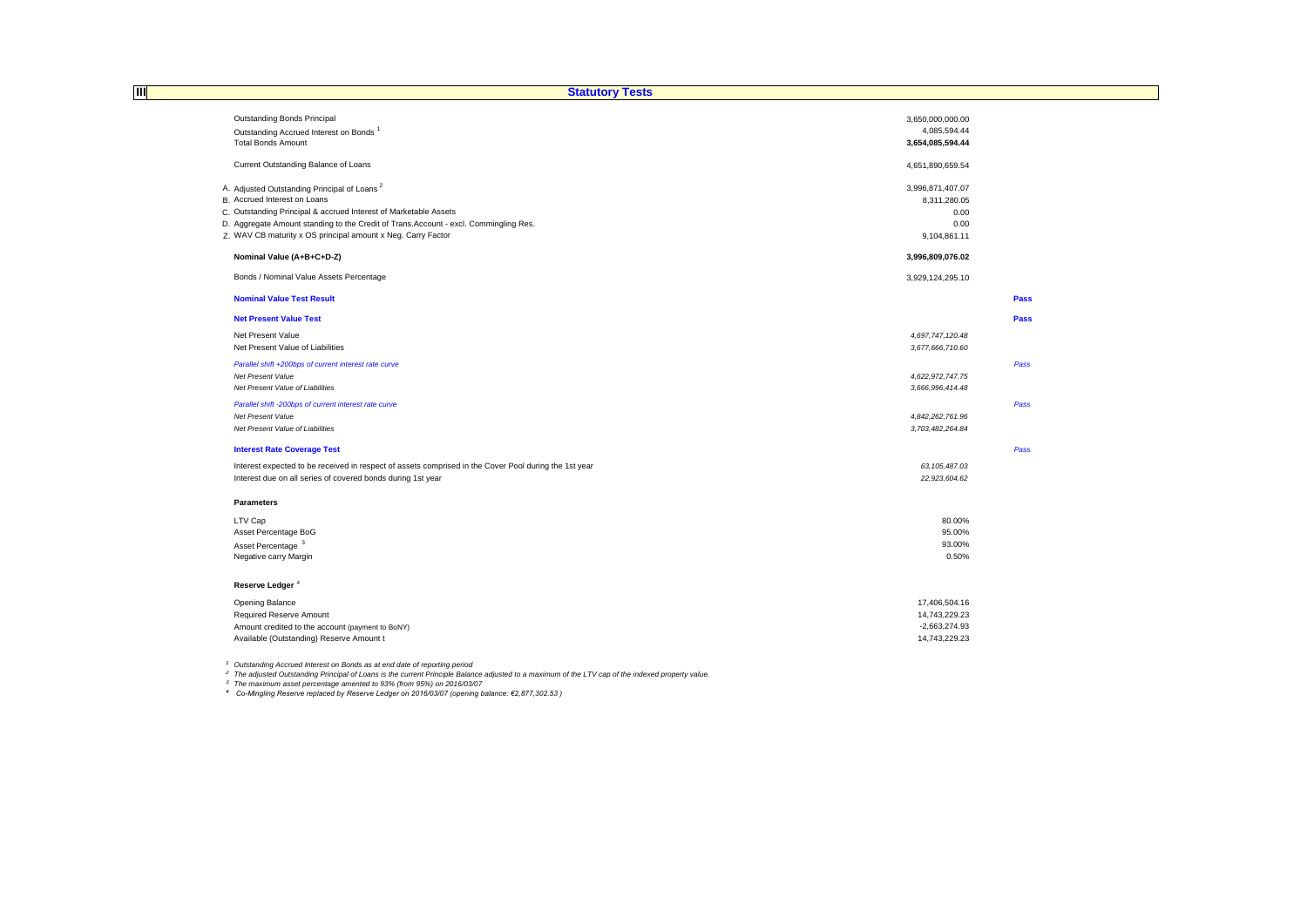**IV**

|                                           |                        | <b>Portfolio Stratifications</b> |                                            |                                        |
|-------------------------------------------|------------------------|----------------------------------|--------------------------------------------|----------------------------------------|
| <b>LOAN CURRENCY</b>                      |                        |                                  |                                            |                                        |
|                                           | Num of Loans           | % of loans                       | OS_Principal (in Euro)                     | % of OS Principal                      |
| CHF                                       | 9,736                  | 8.66%                            | 860,862,332.64                             | 18.51%                                 |
| EUR<br><b>Grand Total</b>                 | 102,744<br>112,480     | 91.34%<br>100.00%                | 3,791,028,326.90<br>4,651,890,659.54       | 81.49%<br>100.00%                      |
|                                           |                        |                                  |                                            |                                        |
| <b>ORIGINAL LOAN AMOUNT</b>               |                        |                                  |                                            |                                        |
| $0 - 37.500$                              | Num of Loans<br>40.892 | % of loans<br>36.35%             | Principal<br>874,095,621.14                | % of Principal<br>11.75%               |
| 37.501 - 75.000                           | 36,805                 | 32.72%                           | 2,039,087,702.01                           | 27.41%                                 |
| 75.001 - 100.000                          | 14,813                 | 13.17%                           | 1,300,813,676.58                           | 17.49%                                 |
| 100.001 - 150.000                         | 12,578                 | 11.18%                           | 1,529,536,163.81                           | 20.56%                                 |
| 150.001 - 250.000<br>250.001 - 500.000    | 5,622<br>1,542         | 5.00%<br>1.37%                   | 1,033,157,496.61<br>485, 155, 467. 17      | 13.89%<br>6.52%                        |
| $500.001 +$                               | 228                    | 0.20%                            | 177,207,840.98                             | 2.38%                                  |
| <b>Grand Total</b>                        | 112,480                | 100.00%                          | 7,439,053,968.31                           | 100.00%                                |
| <b>OUTSTANDING LOAN AMOUNT</b>            |                        |                                  |                                            |                                        |
|                                           | Num of Loans           | $\sqrt%$ of loans                | Principal Euro Equiv.                      | % of Principal Euro Equiv.             |
| 0 - 37.500                                | 69,757                 | 62.02%                           | 1,197,072,335.24                           | 25.73%                                 |
| 37.501 - 75.000                           | 27,023                 | 24.02%                           | 1,422,168,749.48                           | 30.57%                                 |
| 75.001 - 100.000<br>100.001 - 150.000     | 6,995<br>5,378         | 6.22%<br>4.78%                   | 601,985,524.88<br>646,672,513.67           | 12.94%<br>13.90%                       |
| 150.001 - 250.000                         | 2,479                  | 2.20%                            | 461,296,886.20                             | 9.92%                                  |
| 250.001 - 500.000                         | 731                    | 0.65%                            | 236,435,311.67                             | 5.08%                                  |
| $500.001 +$<br><b>Grand Total</b>         | 117<br>112,480         | 0.10%<br>100.00%                 | 86,259,338.40<br>4,651,890,659.54          | 1.85%<br>100.00%                       |
|                                           |                        |                                  |                                            |                                        |
| <b>ORIGINATION DATE</b>                   |                        |                                  |                                            |                                        |
|                                           | Num of Loans<br>30.075 | % of loans                       | Principal Euro Equiv                       | % of Principal Euro Equiv.<br>0/1/1900 |
| 1990-2004<br>2005                         | 10,694                 | 26.74%<br>9.51%                  | 810,546,089.52<br>533, 158, 914. 19        | 11.46%                                 |
| 2006                                      | 15,339                 | 13.64%                           | 799,663,775.54                             | 17.19%                                 |
| 2007                                      | 13,842                 | 12.31%                           | 743,276,910.14                             | 15.98%                                 |
| 2008<br>2009                              | 8,222<br>4,885         | 7.31%<br>4.34%                   | 451,794,089.48<br>251,278,199.27           | 9.71%<br>5.40%                         |
| 2010                                      | 4,888                  | 4.35%                            | 247,915,865.69                             | 5.33%                                  |
| 2011                                      | 4,278                  | 3.80%                            | 159,950,789.21                             | 3.44%                                  |
| 2012                                      | 4,958                  | 4.41%                            | 158,638,817.39                             | 3.41%                                  |
| 2013<br>2014                              | 3,410<br>1,120         | 3.03%<br>1.00%                   | 103,586,168.19<br>27,423,215.54            | 2.23%<br>0.59%                         |
| 2015                                      | 486                    | 0.43%                            | 13,483,580.43                              | 0.29%                                  |
| 2016                                      | 5,380                  | 4.78%                            | 172,747,211.13                             | 3.71%                                  |
| 2017<br>2018                              | 3,602<br>1,301         | 3.20%<br>1.16%                   | 123,686,821.42<br>54,740,212.40            | 2.66%<br>1.18%                         |
| <b>Grand Total</b>                        | 112,480                | 100.00%                          | 4,651,890,659.54                           | 100.00%                                |
|                                           |                        |                                  |                                            |                                        |
| <b>MATURITY DATE</b>                      | Num of Loans           | % of loans                       | Principal Euro Equiv                       | % of Principal Euro Equiv.             |
| 2016 - 2020                               | 12,536                 | 11.15%                           | 190,333,710.76                             | 4.09%                                  |
| 2021 - 2025                               | 23,607                 | 20.99%                           | 558,015,833.87                             | 12.00%                                 |
| 2026 - 2030<br>2031 - 2035                | 24,351<br>17,188       | 21.65%<br>15.28%                 | 867,469,654.68<br>873,404,258.84           | 18.65%<br>18.78%                       |
| 2036 - 2040                               | 14,566                 | 12.95%                           | 951,374,990.22                             | 20.45%                                 |
| 2041 - 2045                               | 8,735                  | 7.77%                            | 530,845,604.45                             | 11.41%                                 |
| $2046 +$<br><b>Grand Total</b>            | 11,497<br>112,480      | 10.22%<br>100.00%                | 680,446,606.73<br>4,651,890,659.54         | 14.63%<br>100.00%                      |
|                                           |                        |                                  |                                            |                                        |
| <b>REMAIN. TIME TO MATURITY</b>           |                        |                                  |                                            |                                        |
| $0 - 40$ months                           | Num of Loans<br>19,626 | % of loans<br>17.45%             | Principal Euro Equiv.<br>338, 177, 891. 92 | % of Principal Euro Equiv.<br>7.27%    |
| 40.01 - 60 months                         | 7,415                  | 6.59%                            | 156,814,922.30                             | 3.37%                                  |
| 60.01 - 90 months                         | 9,679                  | 8.61%                            | 274,870,777.47                             | 5.91%                                  |
| 90.01 - 120 months<br>120.01 - 150 months | 12.649                 | 11.25%                           | 384,686,008.16                             | 8.27%                                  |
|                                           |                        |                                  |                                            |                                        |
| 150.01 - 180 months                       | 11,465<br>10,328       | 10.19%<br>9.18%                  | 482,573,502.04<br>495,990,602.33           | 10.37%<br>10.66%                       |
| over 180 months                           | 41,318                 | 36.73%                           | 2,518,776,955.34                           |                                        |
| <b>Grand Total</b>                        | 112,480                | 100.00%                          | 4,651,890,659.54                           | 100.00%                                |
|                                           |                        |                                  |                                            |                                        |
| <b>INTEREST RATE</b>                      | Num of Loans           | % of loans                       | Principal Euro Equiv.                      | % of Principal Euro Equiv.             |
| $0.00\% - 1.00\%$                         | 20,034                 | 17.81%                           | 1.234.840.294.08                           | 26.54%                                 |
| 1.01% - 2.00%                             | 48,322                 | 42.96%                           | 2,265,223,530.20                           | 48.69%                                 |
| 2.01% - 3.00%<br>3.01% - 4.00%            | 9,168<br>8,092         | 8.15%<br>7.19%                   | 301,789,788.10<br>259,078,687.11           | 6.49%<br>5.57%                         |
| 4.01% - 5.00%                             | 16,242                 | 14.44%                           | 388,299,945.18                             | 8.35%                                  |
| 5.01% - 6.00%                             | 2,421                  | 2.15%                            | 61,158,460.65                              | 1.31%                                  |
| $6.01\% - 7.00\%$                         | 4,381                  | 3.89%                            | 70,786,125.80<br>70,713,828.43             | 1.52%                                  |
| $7.01% +$<br><b>Grand Total</b>           | 3,820<br>112,480       | 3.40%<br>100.00%                 | 4,651,890,659.54                           | 1.52%<br>100.00%                       |
|                                           |                        |                                  |                                            |                                        |
| <b>CURRENT LTV Indexed</b>                |                        |                                  |                                            |                                        |
| $0.00\% - 20.00\%$                        | Num of Loans<br>22,791 | % of loans<br>20.26%             | Principal Euro Equiv<br>261,079,701.35     | % of Principal Euro Equiv.<br>5.61%    |
| 20.01% - 30.00%                           | 11,686                 | 10.39%                           | 278,203,661.30                             | 5.98%                                  |
| 30.01% - 40.00%                           | 11,146                 | 9.91%                            | 351,927,630.59                             | 7.57%                                  |
| 40.01% - 50.00%<br>50.01% - 60.00%        | 10,693<br>10,179       | 9.51%<br>9.05%                   | 405,683,575.64<br>454,022,797.55           | 8.72%<br>9.76%                         |
| 60.01% - 70.00%                           | 9,101                  | 8.09%                            | 455,027,462.52                             | 9.78%                                  |
| 70.01% - 80.00%                           | 7,666                  | 6.82%                            | 424,867,098.85                             | 9.13%                                  |
| 80.01% - 90.00%<br>90.01% - 100.00%       | 6,227<br>5,321         | 5.54%<br>4.73%                   | 368,269,979.13<br>330,873,047.03           | 7.92%<br>7.11%                         |
| 100.00% +<br><b>Grand Total</b>           | 17,670<br>112,480      | 15.71%<br>100.00%                | 1,321,935,705.58<br>4,651,890,659.54       | 54.15%<br>28.42%<br>100.00%            |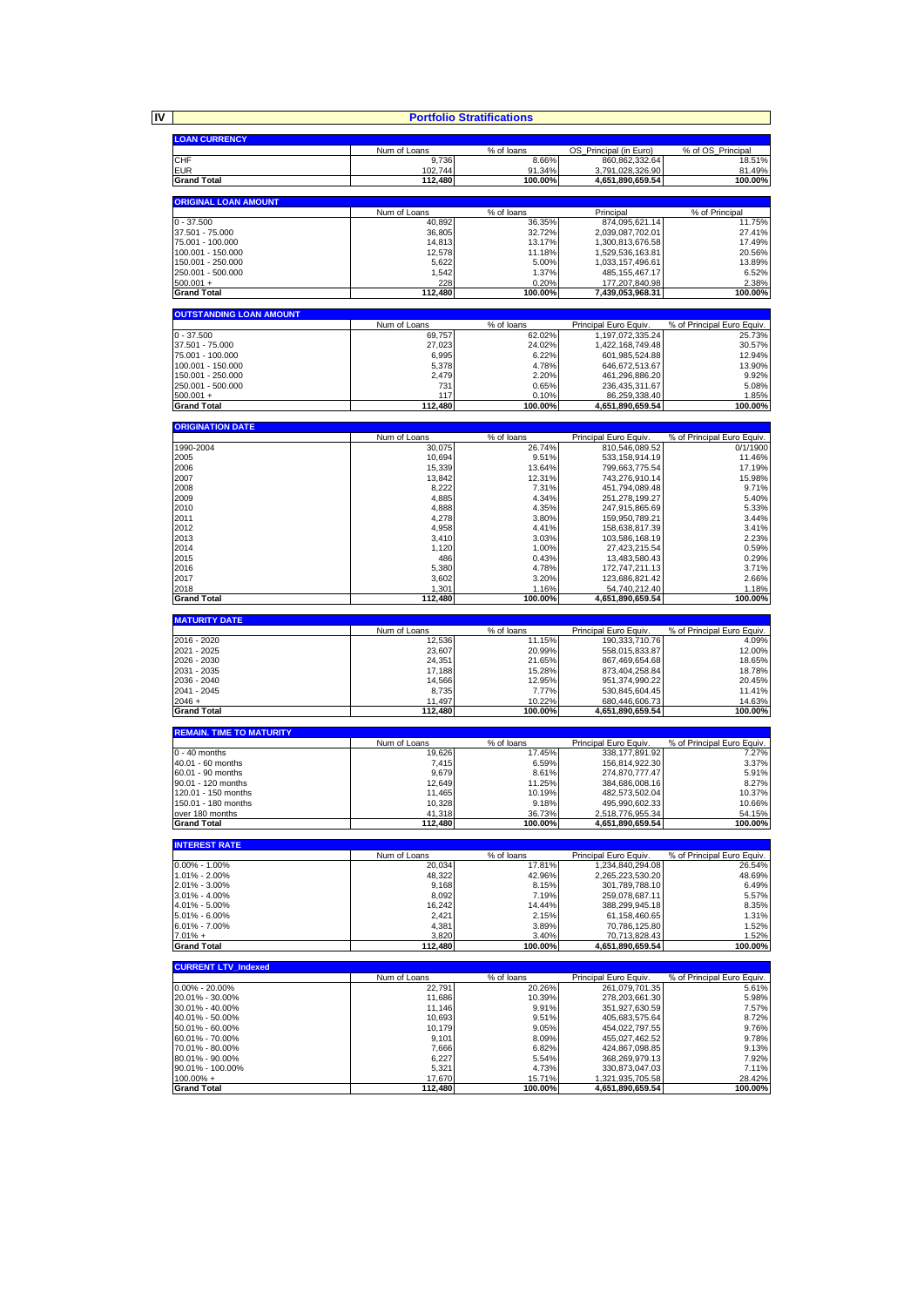| <b>CURRENT LTV_Unindexed</b>                   |                        |                      |                                           |                                      |
|------------------------------------------------|------------------------|----------------------|-------------------------------------------|--------------------------------------|
|                                                | Num of Loans           | % of loans           | Principal Euro Equiv                      | % of Principal Euro Equiv.           |
| $0.00\% - 20.00\%$                             | 32,209                 | 28.64%               | 519,916,354.70                            | 11.18%                               |
| 20.01% - 30.00%                                | 17,521                 | 15.58%               | 569,298,072.66                            | 12.24%                               |
| 30.01% - 40.00%                                | 17,200                 | 15.29%               | 724,719,368.64                            | 15.58%                               |
| 40.01% - 50.00%                                | 14,938                 | 13.28%               | 748,079,445.92                            | 16.08%                               |
| 50.01% - 60.00%                                | 11,216                 | 9.97%                | 649, 191, 238.04                          | 13.96%                               |
| 60.01% - 70.00%                                | 8,576                  | 7.62%                | 557,701,134.78                            | 11.99%                               |
| 70.01% - 80.00%<br>80.01% - 90.00%             | 6,257<br>2,885         | 5.56%<br>2.56%       | 454,783,949.19<br>244, 159, 047.65        | 9.78%<br>5.25%                       |
| 90.01% - 100.00%                               | 1,086                  | 0.97%                | 112,991,835.56                            | 2.43%                                |
| 100.00% +                                      | 592                    | 0.53%                | 71,050,212.42                             | 1.53%                                |
| <b>Grand Total</b>                             | 112,480                | 100.00%              | 4,651,890,659.54                          | 100.00%                              |
|                                                |                        |                      |                                           |                                      |
| <b>ORIGINAL LTV</b>                            | Num of Loans           |                      | Principal Euro Equiv.                     | % of Principal Euro Equiv.           |
| $0.00\% - 20.00\%$                             | 8,904                  | % of loans<br>7.92%  | 136,801,115.02                            | 2.94%                                |
| 20.01% - 30.00%                                | 10,518                 | 9.35%                | 232,378,745.25                            | 5.00%                                |
| 30.01% - 40.00%                                | 12,779                 | 11.36%               | 365, 265, 124.55                          | 7.85%                                |
| 40.01% - 50.00%                                | 14,993                 | 13.33%               | 527,864,043.49                            | 11.35%                               |
| 50.01% - 60.00%                                | 15,260                 | 13.57%               | 643,429,271.33                            | 13.83%                               |
| 60.01% - 70.00%                                | 14,082                 | 12.52%               | 654,600,617.63                            | 14.07%                               |
| 70.01% - 80.00%                                | 14,182                 | 12.61%               | 768,733,914.71                            | 16.53%                               |
| 80.01% - 90.00%                                | 9,761                  | 8.68%                | 575,524,051.04                            | 12.37%                               |
| 90.01% - 100.00%                               | 6,689                  | 5.95%                | 495,348,523.63                            | 10.65%                               |
| $100.00\% +$                                   | 5,312                  | 4.72%                | 251,945,252.89                            | 5.42%                                |
| <b>Grand Total</b>                             | 112,480                | 100.00%              | 4,651,890,659.54                          | 100.00%                              |
| <b>LOCATION OF PROPERTY</b>                    |                        |                      |                                           |                                      |
|                                                | Num of Loans           | % of loans           | Principal Euro Equiv                      | % of Principal Euro Equiv.           |
| Attica                                         | 46,374                 | 41.23%               | 2,311,299,627.44                          | 49.69%                               |
| Thessaloniki                                   | 16,174                 | 14.38%               | 625,915,756.94                            | 13.46%                               |
| Macedonia                                      | 12,619                 | 11.22%               | 382,030,441.16                            | 8.21%                                |
| Peloponnese                                    | 8,410                  | 7.48%                | 299,626,734.22                            | 6.44%                                |
| Thessaly                                       | 7,966                  | 7.08%                | 243,622,710.72                            | 5.24%                                |
| Sterea Ellada<br>Creta Island                  | 6,245<br>4,243         | 5.55%<br>3.77%       | 208,148,831.91                            | 4.47%                                |
| Ionian Islands                                 | 1,771                  | 1.57%                | 174,367,998.21<br>73,314,904.56           | 3.75%<br>1.58%                       |
| Thrace                                         | 2,628                  | 2.34%                | 85,830,366.04                             | 1.85%                                |
| Epirus                                         | 3,197                  | 2.84%                | 102,983,126.92                            | 2.21%                                |
| Aegean Islands                                 | 2,853                  | 2.54%                | 144,750,161.43                            | 3.11%                                |
| <b>Grand Total</b>                             | 112,480                | 100.00%              | 4,651,890,659.54                          | 100.00%                              |
|                                                |                        |                      |                                           |                                      |
| <b>SEASONING</b>                               | Num of Loans           | % of loans           | Principal Euro Equiv                      | % of Principal Euro Equiv.           |
| $0 - 12$                                       | 1,753                  | 1.56%                | 73,827,582.61                             | 1.59%                                |
| $12 - 24$                                      | 5,107                  | 4.54%                | 169,727,447.60                            | 3.65%                                |
| $24 - 36$                                      | 3,620                  | 3.22%                | 112,693,657.79                            | 2.42%                                |
| $36 - 60$                                      | 1,903                  | 1.69%                | 51,486,376.62                             | 1.11%                                |
| $60 - 96$                                      | 12,810                 | 11.39%               | 436,505,680.27                            | 9.38%                                |
| over 96                                        | 87,287                 | 77.60%               | 3,807,649,914.64                          | 81.85%                               |
| <b>Grand Total</b>                             | 112,480                | 100.00%              | 4,651,890,659.54                          | 100.00%                              |
| <b>LEGAL LOAN TERM</b>                         |                        |                      |                                           |                                      |
|                                                | Num of Loans           | % of loans           | Principal Euro Equiv                      | % of Principal Euro Equiv.           |
| $\overline{0}$ - 5 years                       | 7,716                  | 6.86%                | 236,667,701.12                            | 5.09%                                |
| 5 - 10 years                                   | 2,235                  | 1.99%                | 24,768,946.91                             | 0.53%<br>6.80%                       |
| 10 - 15 years                                  | 16,250                 | 14.45%               | 316, 143, 509. 13                         |                                      |
| 15 - 20 years<br>20 - 25 years                 | 17,445                 |                      |                                           |                                      |
| 25 - 30 years                                  |                        | 15.51%               | 557,734,152.76                            | 11.99%                               |
|                                                | 18,032                 | 16.03%               | 828,077,267.19                            | 17.80%                               |
|                                                | 28,078                 | 24.96%               | 1,349,646,380.26                          | 29.01%                               |
| 30 - 35 years<br>35 years +                    | 9,625<br>13,099        | 8.56%<br>11.65%      | 541,333,122.64<br>797,519,579.55          | 11.64%<br>17.14%                     |
| <b>Grand Total</b>                             | 112,480                | 100.00%              | 4,651,890,659.54                          | 100.00%                              |
|                                                |                        |                      |                                           |                                      |
| <b>REAL ESTATE TYPE</b>                        |                        |                      |                                           |                                      |
| Flats                                          | Num of Loans<br>84,791 | % of loans<br>75.38% | Principal Euro Equiv.<br>3,353,401,159.83 | % of Principal Euro Equiv.<br>72.09% |
| Houses                                         | 27,689                 | 24.62%               | 1,298,489,499.72                          | 27.91%                               |
| <b>Grand Total</b>                             | 112,480                | 100.00%              | 4,651,890,659.54                          | 100.00%                              |
|                                                |                        |                      |                                           |                                      |
| <b>LOAN PURPOSE</b>                            | Num of Loans           | % of loans           | Principal Euro Equiv.                     | % of Principal Euro Equiv.           |
| Construction                                   | 23,047                 | 20.49%               | 968,100,633.97                            | 20.81%                               |
| Purchase                                       | 51,576                 | 45.85%               | 2,414,624,655.52                          | 51.91%                               |
| Repair                                         | 22,549                 | 20.05%               | 870,208,465.82                            | 18.71%                               |
| Construction (re-mortgage)                     | 285                    | 0.25%                | 19,517,719.50                             | 0.42%                                |
| Purchase (re-mortgage)                         | 1,389                  | 1.23%                | 73,698,986.22                             | 1.58%                                |
| Repair (re-mortgage)                           | 961                    | 0.85%                | 50,038,543.46                             | 1.08%                                |
| <b>Equity Release</b><br><b>Grand Total</b>    | 12,673<br>112.480      | 11.27%<br>100.00%    | 255,701,655.06<br>4,651,890,659.54        | 5.50%<br>100.00%                     |
|                                                |                        |                      |                                           |                                      |
| <b>INTEREST PAYMENT FREQUENCY</b>              |                        |                      |                                           |                                      |
| FA                                             | Num of Loans           | % of loans           | Principal Euro Equiv.<br>4,343,697,989.82 | % of Principal Euro Equiv.<br>93.37% |
| Balloon                                        | 102,937<br>9,543       | 91.52%<br>8.48%      | 308, 192, 669. 73                         | 6.63%                                |
| <b>Grand Total</b>                             | 112,480                | 100.00%              | 4,651,890,659.54                          | 100.00%                              |
|                                                |                        |                      |                                           |                                      |
| <b>INTEREST RATE TYPE</b>                      | Num of Loans           | % of loans           |                                           | % of Principal Euro Equiv.           |
| Floating                                       | 109,550                | 97.40%               | Principal Euro Equiv<br>4,564,540,818.68  | 98.12%                               |
| <b>Fixed Converting to Floating</b>            | 2,375                  | 2.11%                | 81,341,008.57                             | 1.75%                                |
| <b>Fixed to Maturity</b><br><b>Grand Total</b> | 555<br>112,480         | 0.49%<br>100.00%     | 6,008,832.29<br>4,651,890,659.54          | 0.13%<br>100.00%                     |